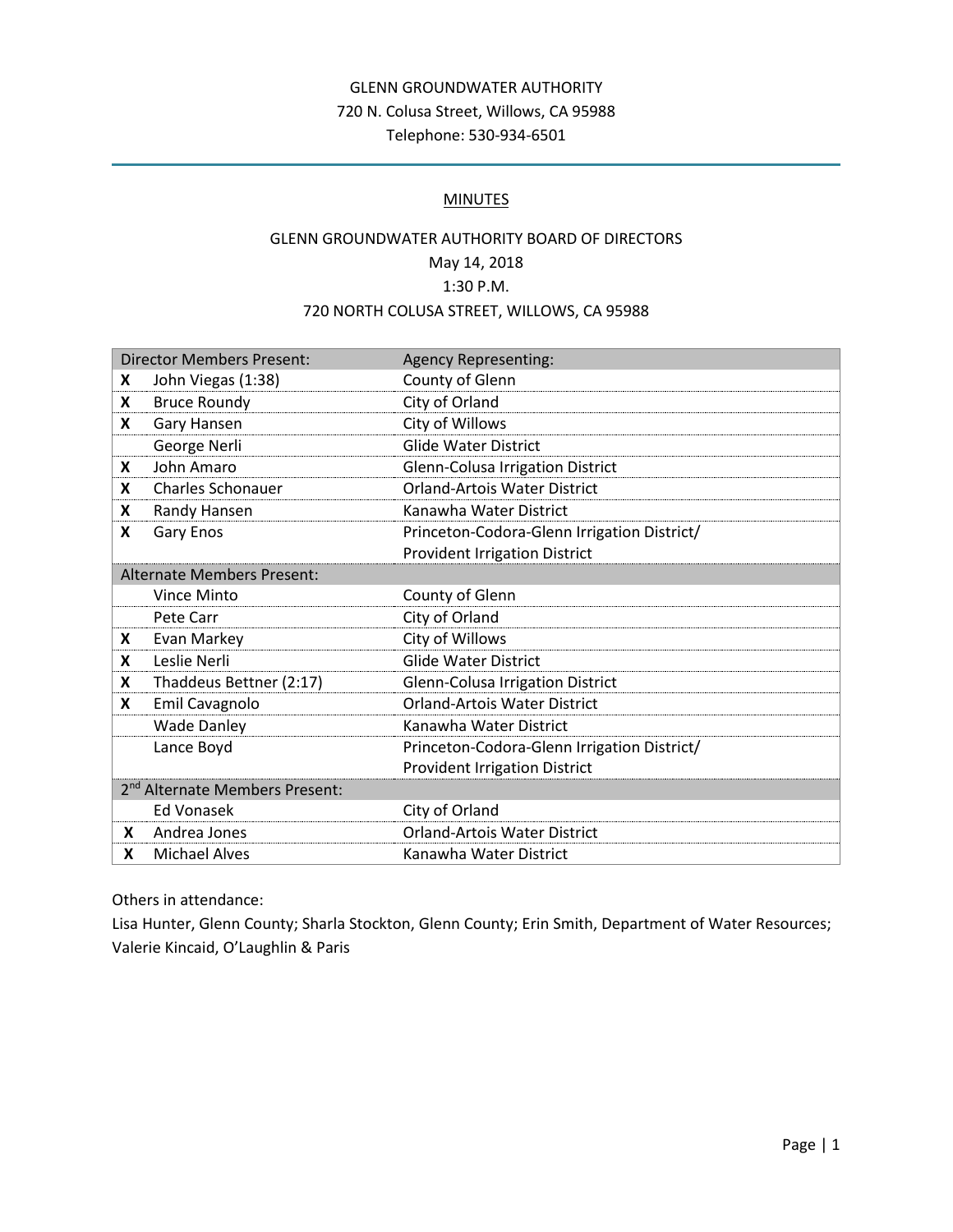## 1. CALL TO ORDER

- a. Pledge of Allegiance
- b. Roll Call
- c. Introductions

John Amaro called the meeting to order at 1:30 P.M. The pledge of allegiance was recited, roll call was taken as indicated above, and those in attendance were invited to introduce themselves.

- 2. APPROVAL OF AGENDA AND MINUTES
	- a. Approval of meeting minutes from April 9, 2018.

The April 9, 2018 minutes were approved as presented.

Motion: Gary Hansen, Second: Randy Hansen, Vote: Unanimous

b. Review and approve agenda

There were no objections to the agenda as prepared.

- 3. PERIOD OF PUBLIC COMMENT None
- 4. FINANCIAL REPORT
	- a. Review and accept Monthly Activities Report
	- b. Review and consider approval of claims

John Amaro introduced the item. Lisa Hunter stated a monthly activities report is included in the packet on pages 10 and 11. Page 12 in the packet are claims to be paid. All member agencies have made their first, second, and third payments to the Glenn Groundwater Authority (GGA). Andrea Jones noticed an error in the beginning and/or ending balance for the March or April monthly activities report. Ms. Hunter stated she will bring a corrected report to the next meeting. There was a motion to approve the expense of \$3,440 for attorney fees presented in claims to be paid.

Motion: Leslie Nerli, Second: Bruce Roundy, Vote: Unanimous

## 5. FISCAL YEAR 2018/2019 BUDGET

a. Hold discussion on the draft budget. Provide direction to Program Manager and Budget Ad Hoc Committee as necessary.

John Amaro stated this item is continuing from previous meetings. The Budget Ad Hoc Committee has prepared a draft budget and is looking for feedback. The Budget Ad Hoc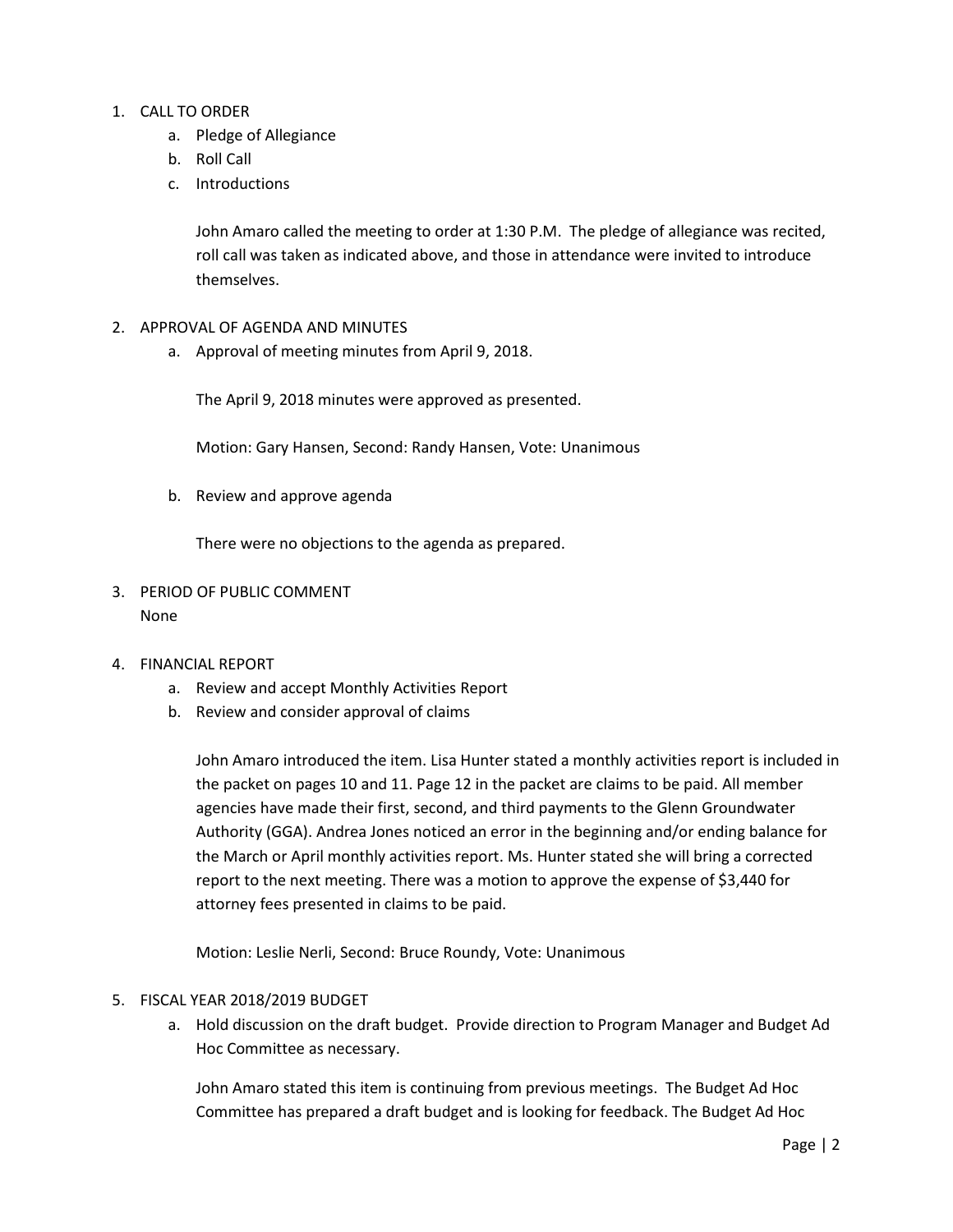Committee will be meeting prior to the next GGA meeting and finalizing edits and comments. The Final Draft Budget will be brought to the Board in June for review and consideration of approval.

Leslie Nerli stated one reason this item was postponed is to allow for more direction from the Board with the consideration of long-term funding options and coordination of a joint technical committee with the Colusa Groundwater Authority (CGA). Lisa Hunter stated she is working with the County's Finance Department to reorganize the GGA accounts which she would like to have finalized prior to finalizing the budget.

### 6. LONG-TERM FUNDING

a. Valerie Kincaid, Legal Counsel, will provide a presentation of long-term funding options.

Valerie Kincaid gave a presentation on Groundwater Sustainability Agency (GSA) funding options. GSAs will likely need long term funding in order to be compliant with the Sustainable Groundwater Management Act (SGMA) and to support implementation of a Groundwater Sustainability Plan (GSP). There are five funding options which include regulatory fees, property related fees, property related fees for water service, special assessments, and special taxes.

She reviewed each of the five funding options individually. Regulatory Fees are subject to Proposition 26 which would require the GGA to pass a resolution with approval from 2/3 of present and voting directors. Property-related fees are subject to Proposition 218 and is based on a property related service. One of the first steps for fees of this nature is parcel identification and fee calculation. There is also notification and hearing requirements as well as an opportunity for majority protest and voter approval. The third option is a property related fee for water service which is similar to the property related fee, but is limited to water service and does not require voter approval. However, there is still an opportunity for majority protest.

Gary Enos asked if the GGA outreach program that is currently being developed would start before or after the selection of a long-term funding option. Ms. Kincaid stated often outreach occurs during the development of these funding options and the execution of securing funding.

Option 4, special assessments are subject to Proposition 218 with discrete rules and restrictions specifically for special assessments. These assessments are based on special benefits received by the property. Special assessments require an assessment calculation, and engineer's report, notice, ballots, public hearings, and voting/opportunity for majority protest.

Special Taxes, Option 5, are not considered a fee and do not require a benefit. This option requires approval from 2/3 of voters within the district. A very common form is a "parcel tax". It is doubtful that this option could be pursued by the GGA in its capacity as a joint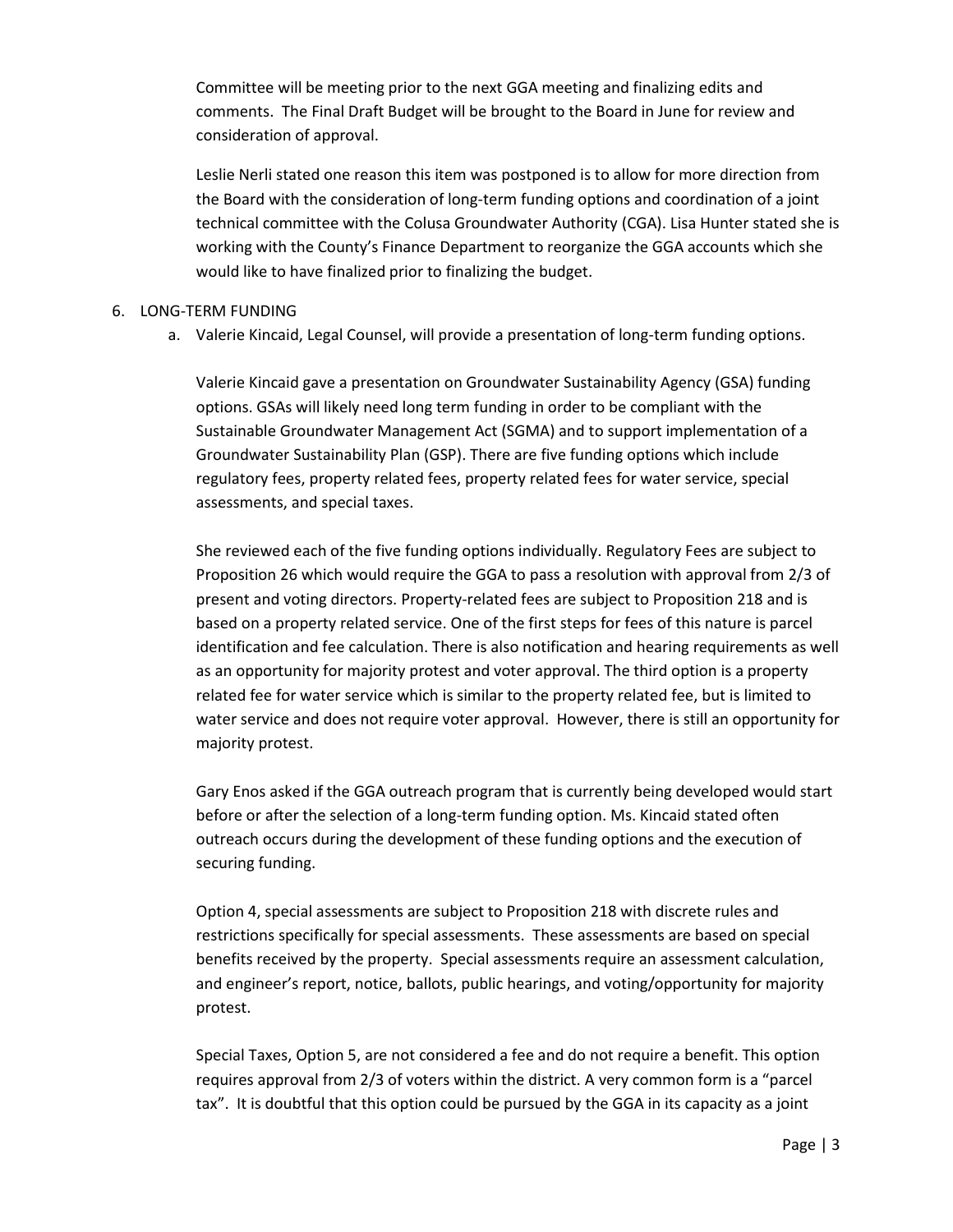powers authority because a JPA can only exercise powers common to all of its members. California Water Districts may not have the power to levy special taxes.

In conclusion, the GGA has numerous options for funding its SGMA activities. Additionally, topics to consider with regards to the selection of a funding option include what the GGA is funding exactly (GSP implementation and special projects). There is a likelihood that multiple or subsequent funding efforts may need to take place.

b. Hold discussion and provide direction to Program Manager, Legal Counsel, and/or committees as needed.

The Directors asked Ms. Kincaid if she could provide a one-page summary of the presentation for distribution. Directors will bring the information to their individual agency boards and the item will be brought back for further discussion. Gary Hansen would like to keep this as a standing agenda item.

- 7. POTENTIAL DEVELOPMENT OF AN AGREEMENT WITH COLUSA GROUNDWATER AUTHORITY TO DESCRIBE COOPERATION BETWEEN THE AGENCIES
	- a. Discuss potential development of an Agreement with Colusa Groundwater Authority describing cooperation.
	- b. Authorize Executive Committee, Program Manager, and Legal Counsel to coordinate with Colusa Groundwater Authority and/or its designees to develop a draft Agreement for the GGA Board's consideration.

There was a motion to approve the item as submitted.

Motion: Charles Schonauer, Second: Bruce Roundy, Vote: Unanimous

- 8. WATER SUPPLY AND WATER QUALITY ACT OF 2018.
	- a. Consider approving support for the Water Supply and Water Quality Act of 2018.

Mr. Amaro stated John Viegas gave the group an update at the last meeting on this item. Gary Hansen asked other water managers to weigh in on the pros and cons of supporting the Water Quality Act of 2018. Most managers stated their individual boards have not taken a position regarding support or non-support; GCID and CGA have supported the Act. Mr. Viegas stated that RCRC supported the act as well. Bruce Roundy mentioned that the League of Cities is also supporting the bond. There are some focused dollars which will contribute to drinking water, groundwater, and delta restoration projects. A motion was made support the Water Supply and Water Quality Act of 2018.

Motion: Charles Schonauer, Second: Leslie Nerli, Vote: Unanimous

b. Authorize Program Manager to send a Letter of Support or an email indicating GGA support of the Water Supply and Water Quality Act of 2018 to the campaign manager.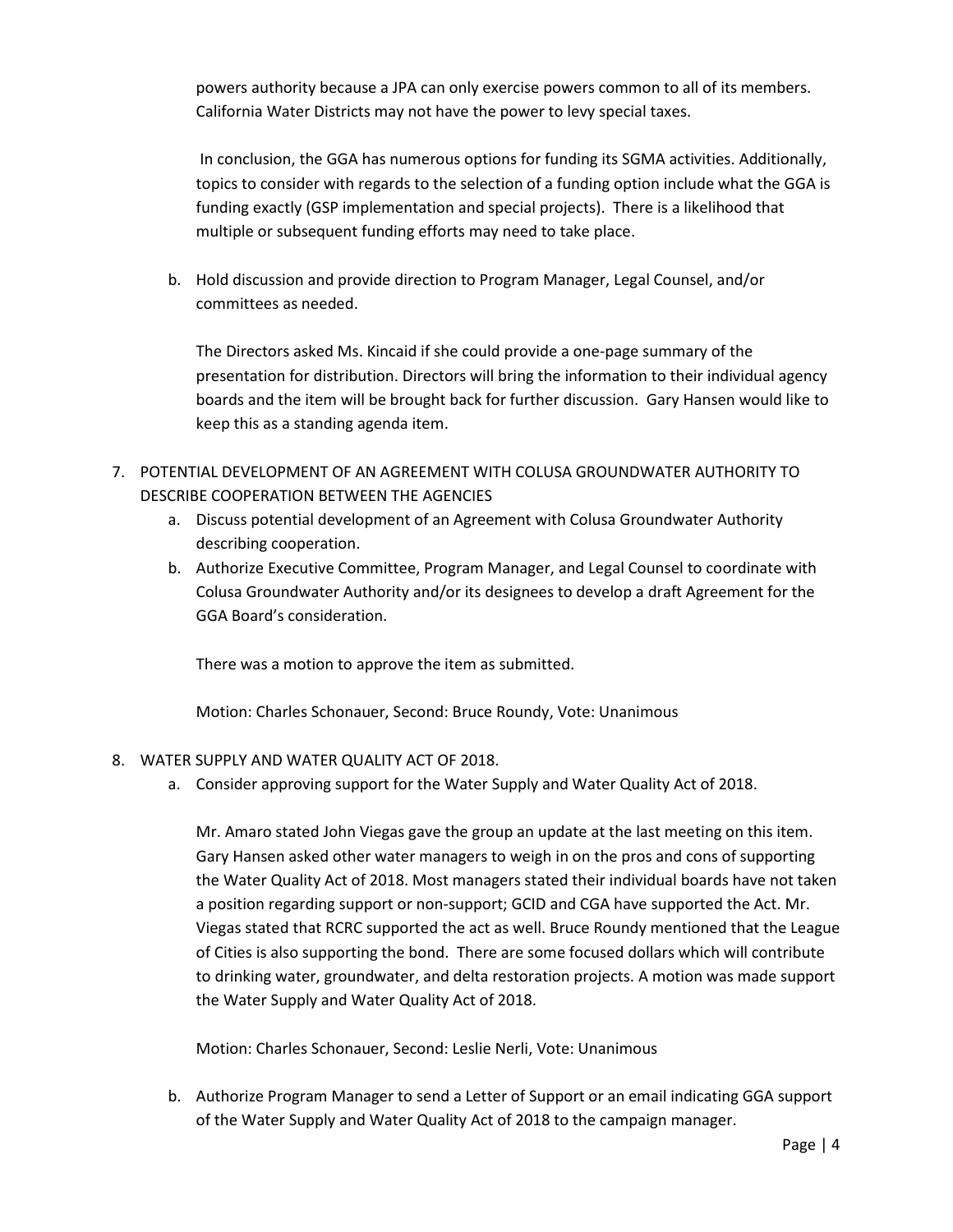There was a motion to approve the item as submitted. It was clarified the Chairman would sign the letter.

Motion: Gary Hansen, Second: John Viegas, Vote: Unanimous

9. CONSIDER REVISING MEETING SCHEUDLE APPROVED AT THE APRIL 9, 2018 MEETING TO CORRECT ERRORS.

Lisa Hunter indicated there were mistakes on the meeting schedule presented in April. The schedule presented in the agenda packet is revised to correct those errors. The major changes include the July 9 meeting will replace the July 16 meeting and the October 8 meeting will replace with October 15. The group may want to consider moving or canceling the meeting currently scheduled on Thanksgiving (November). The group decided to cancel the November meeting and select a replacement date if needed. A motion was made to approve the schedule as presented with the changes noted in the discussion.

Motion: Gary Enos, Second: Gary Hansen, Vote: Unanimous

#### 10. PROGRAM MANAGER UPDATES

Lisa Hunter reviewed the program manager update that was provided at the meeting. She highlighted that fourth quarter invoicing was mailed out, county staff has been working on budget reorganization item, there is ongoing coordination with the CGA Program Manager on joint activities, and there have been website updates, as well as meeting preparation and follow-up.

#### 11. COMMITTEE UPDATES

John Amaro, Lisa Hunter, and committee members provided updates for each committee. Activity summaries are also included in the meeting packet.

### a. Executive Committee

i. CGA/GGA Joint Executive Committee

The Executive Committee met for the first time as a Brown Act compliant standing committee. There were discussions regarding long-term funding options, bylaws, and agenda items related to this meeting. The Joint Executive Committee did not meet and has nothing to report.

b. CGA/GGA Technical Ad Hoc Committee

The Joint Technical Ad Hoc Committee did not meet and has nothing to report.

c. HCM/Water Budget Selection Committee

The HCM/Water Budget Selection Committee did not meet and has nothing to report.